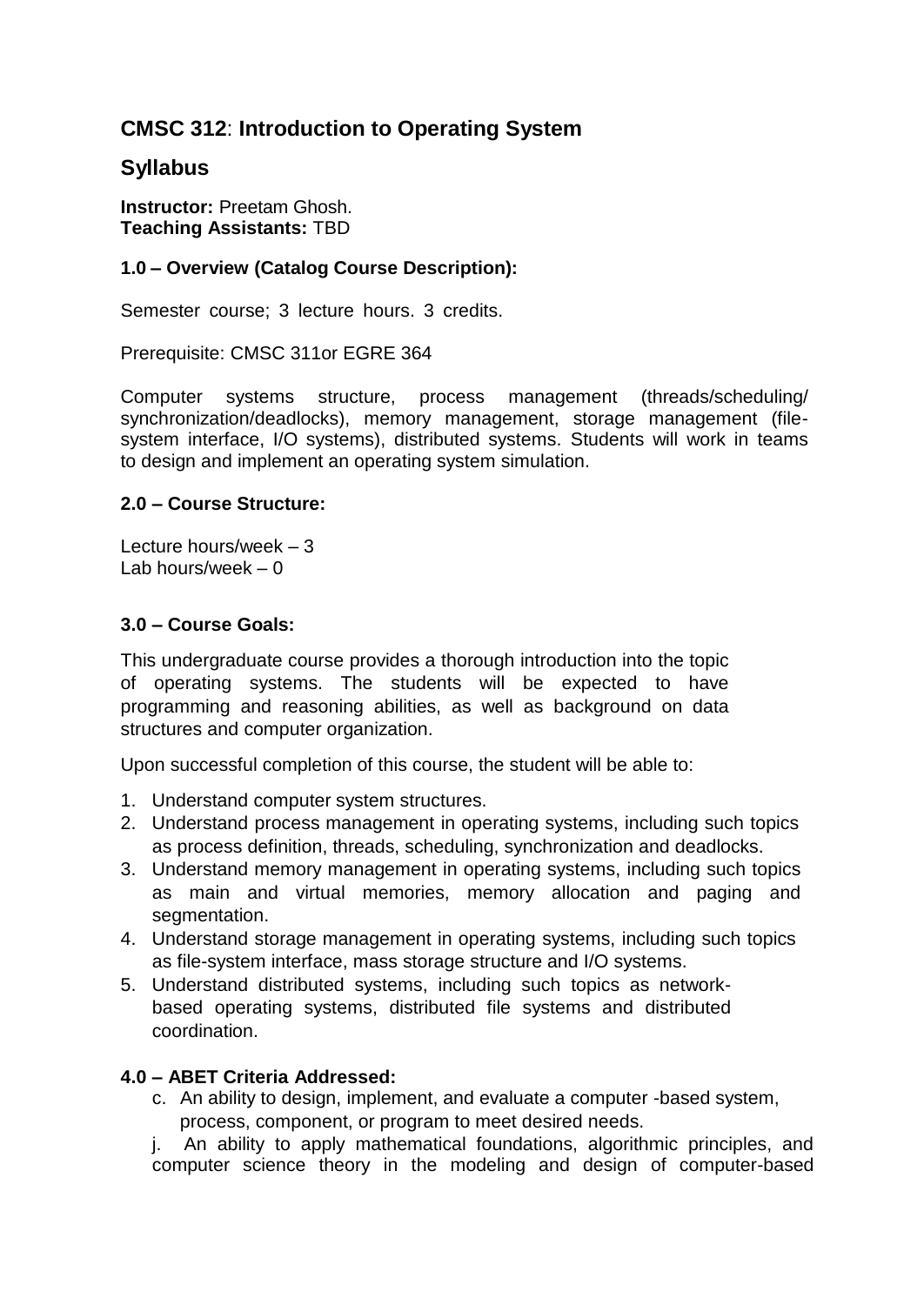systems in a way that demonstrates comprehension of the tradeoffs involved in design choices.

#### **5.0 – Major Topics Covered:**

- Operating systems structures
- Process scheduling
- Concurrency
- Memory Management
- File Management
- Distributed systems

# **6.0 – Textbook:**

"Operating System Concepts" 9th Edition by Abraham Silberschatz, Peter B. Galvin, Greg Gagne. Publisher: Wiley; 9 edition (December 17, 2012), ISBN-10:1118063333 ISBN-13: 978-1118063330.

# **7.0 – Class Schedule:**

M/W, WH101, 5:30-6:45 pm (online option: [https://vcu.zoom.us/j/94611684363](https://www.google.com/url?q=https://vcu.zoom.us/j/94611684363&sa=D&source=calendar&ust=1642954244137081&usg=AOvVaw06rkePqxqd13rje6V3EvTX))<br>Office Thours: M/W EH4248 (in-person). or Office Hours: M/W EH4248 (in-person), online ([https://vcu.zoom.us/j/92985416829](https://www.google.com/url?q=https://vcu.zoom.us/j/92985416829&sa=D&source=calendar&ust=1642909878766079&usg=AOvVaw0SrelmrLinjP5jHhOfM2KI)), 4:30-5:30pm

#### **8.0 – Evaluation**

| Grading scale (not valid anymore): |   |
|------------------------------------|---|
| 90% and above                      | А |
| 75% to 89%                         | R |
| 60% to 74%                         | C |
| 50% to 59%                         | D |
| 0% to 49%                          | F |

| Grade distribution:              |            |
|----------------------------------|------------|
| <b>Project &amp; Assignments</b> | 50%        |
| Midterm                          | <b>20%</b> |
| Final exam                       | 30%        |

We will use a Linux VM for this course. All programming assignments must be tested on this class server and performance results reported. Instructions on how to login will be provided on the Canvas announcements.

#### **Course Policies:**

Late/Missing Work Policy

No late work will be accepted. Please review the course calendar to ensure you are aware of all due dates and that you plan accordingly. All due dates are in Eastern Standard Time. If you have reason for extended absence from your academic studies, such as hospitalization or incarceration, please contact me.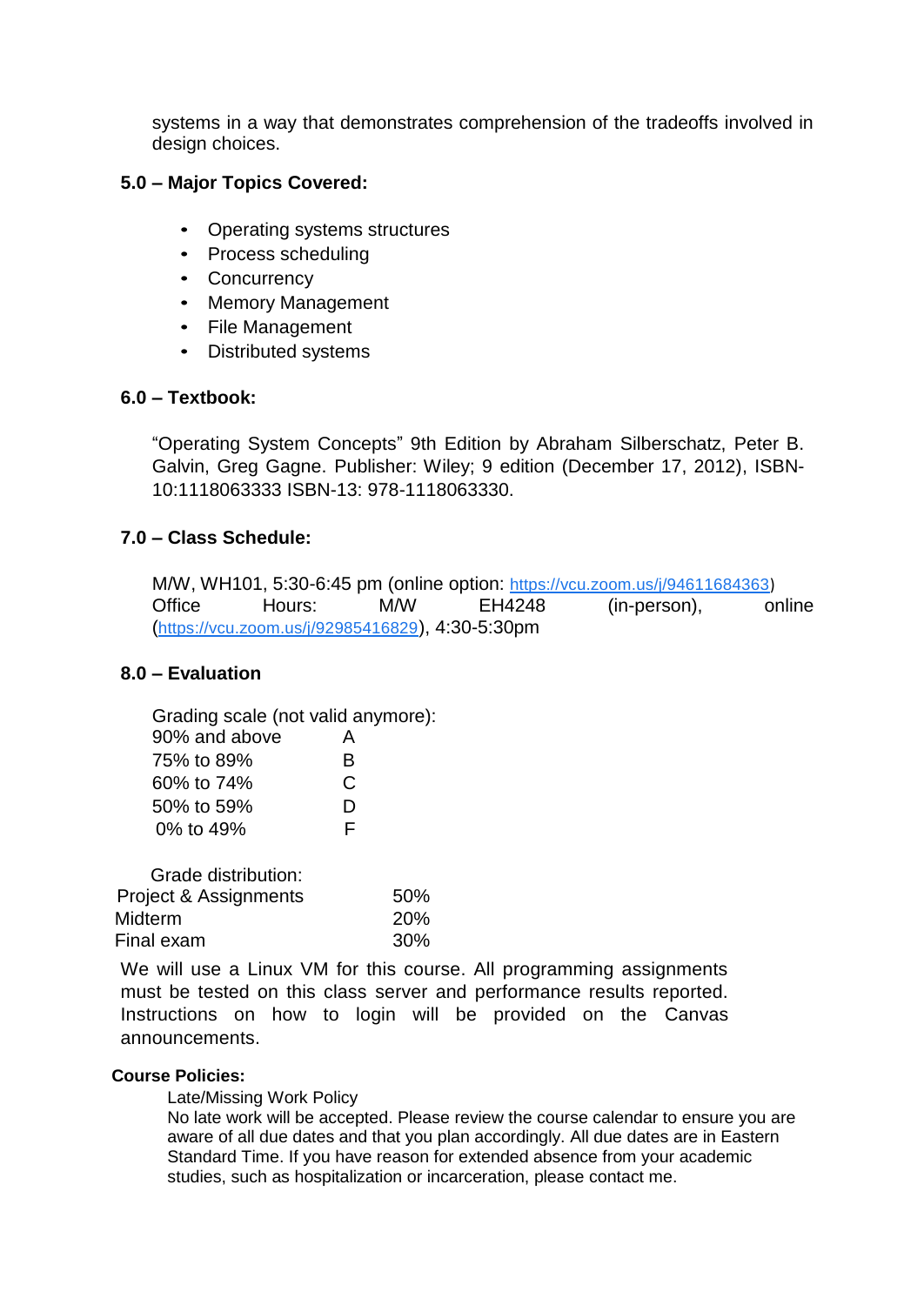Accessibility Concerns

If you encounter any accessibility issues please contact me and I will try to find an alternative.

Intellectual Property and Copyright Intellectual property and copyrighted material that is presented in this course is not for redistribution.

#### **Course Attendance and Participation**

It is expected that you will spend between 9-12 hours a week on this class completing readings, activities, and engaging with your peers. For every credit hour it is expected that students are putting in 3-4 hours of work. This is a 3 credit class therefore you should expect to spend 9-12 hours per week on this class. In addition it is expected that you are logging into the course several times throughout the week to complete assignments and engage with your classmates.

# **9.0 – Technology Support**

#### **Engineering & VCU Resources:**

- **Personal Computer Requirement**: For our current system requirements and recommendations, see: [https://egr.vcu.edu/admissions/accepted/computer](https://egr.vcu.edu/admissions/accepted/computer-recommendations/)[recommendations/](https://egr.vcu.edu/admissions/accepted/computer-recommendations/)
- **Remote Access to Public Lab computers**: To provide remote access, we use the Citrix App2Go environment to provide full and exclusive control over "the next available" computer in the lab. See this link for more details: <https://wiki.vcu.edu/x/Oa0tBg>
- **VCU provides a lot of software available for students to download to their personal computers.** For a list of software and the specifics for each, see: [https://ts.vcu.edu/software-center/.](https://ts.vcu.edu/software-center/) In particular, [Microsoft Office](https://go.vcu.edu/microsoft) is available free to students.
- **VCU is transitioning to Canvas.** See the Canvas Student Guide at this link: <https://community.canvaslms.com/t5/Student-Guide/tkb-p/student>
- **For IT help in the College of Engineering**, see our Wikipedia for "student" help at: <https://wiki.vcu.edu/display/EGRITHELP>
- **VCU's Technology Services (TS) provides support for "central IT" services**. If you have a technical issue with any of the following services, please submit a ticket with VCU Technology Services at<https://itsupport.vcu.edu/> or call (804) 828-2227. VCU TS maintains and supports these services and will be able to provide assistance to you.
	- o VCU Cisco VPN
	- o 2Factor or Dual Authentication (DUO)
	- o Blackboard/Canvas
	- o Gmail or other Google Apps
	- o Zoom videoconferencing
	- o VCU App2Go (Application server)
	- o Resetting VCU password
- **For IT issues related to College of Engineering teaching and research, email [egrfixit@vcu.edu](mailto:egrfixit@vcu.edu)**

**For loaner Chromebooks for emergency purposes:** See this link for more details: <https://vcutsmpc.getconnect2.com/>